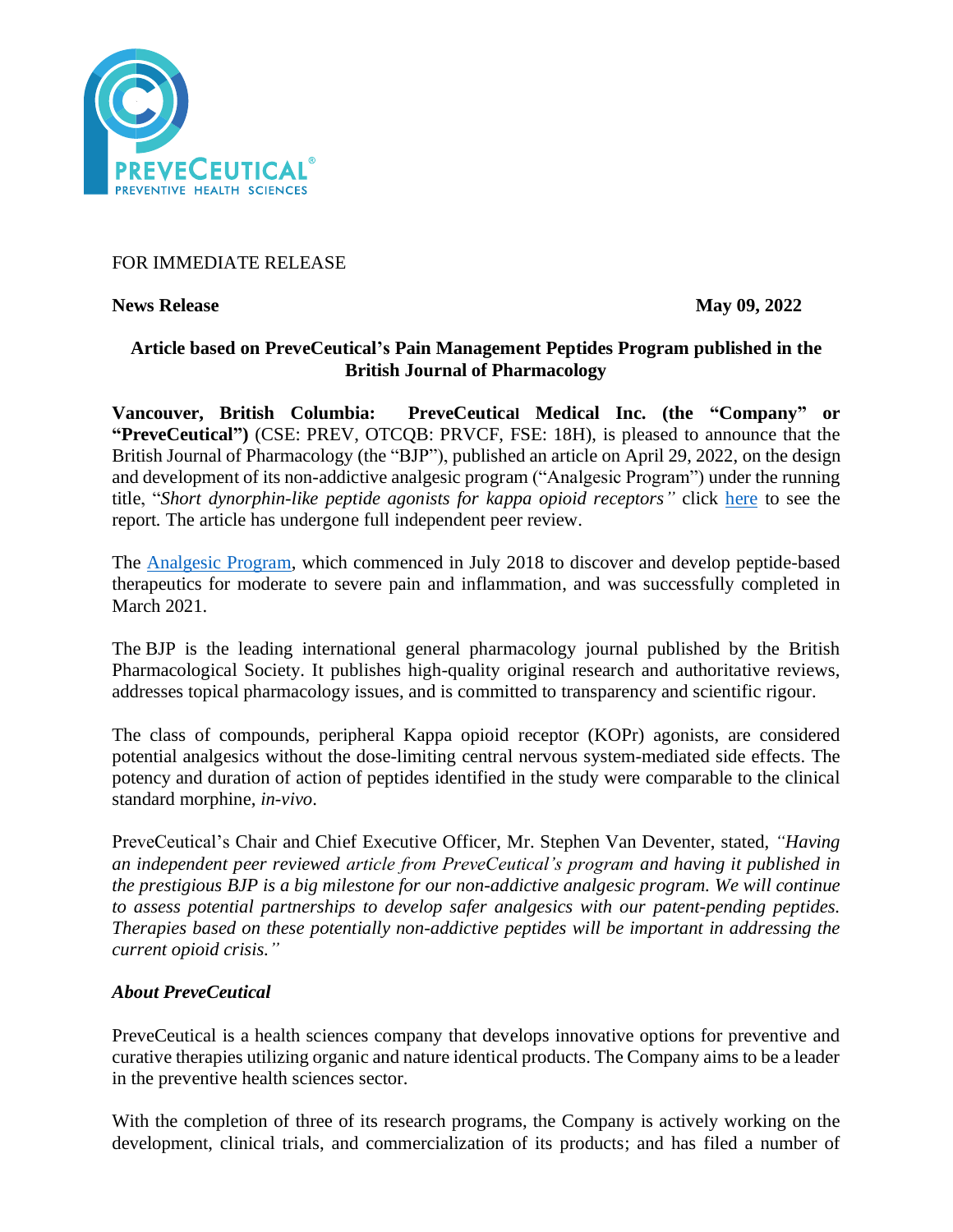provisional patent applications to protect the intellectual property from its research programs.

The Company is currently in the research and development stage for dual gene curative and preventive therapies for diabetes and obesity.

For more information about PreveCeutical, please visit our website [www.PreveCeutical.com](http://www.preveceutical.com/) or follow us on [Twitter](http://twitter.com/PreveCeuticals) and [Facebook.](http://www.facebook.com/PreveCeutical)

#### *On behalf of the Board of Directors of PreveCeutical*

*Stephen Van Deventer, Chairman and Chief Executive Officer*

### *For further information, please contact:*

*Stephen Van Deventer: +1 604 306 9669*

*Or Investor Relations* [ir@preveceutical.com](mailto:ir@preveceutical.com)

#### *Forward-Looking Statements:*

This news release contains forward-looking statements and forward-looking information (collectively, "forwardlooking statements") within the meaning of applicable Canadian and U.S. securities legislation, including the United States Private Securities Litigation Reform Act of 1995. All statements in this news release that are not purely historical are forward-looking statements and include statements regarding beliefs, plans, expectations and orientations regarding the future, including, without limitation, matters related to the Company's current and planned research and development programs, including the Analgesic Program, the Company's anticipated business plans and its prospect of success in executing its proposed plans. Often, but not always, forward-looking statements can be identified by words such as "will", "plans", "expects", "may", "intends", "anticipates", "believes", "proposes", or variations of such words including negative variations thereof and phrases that refer to certain actions, events or results that may, could, would, might or will occur or be taken or achieved. Forward-looking statements are based on certain assumptions regarding the Company, including expected growth, results of operations, including the Company's research and development activities, performance, industry trends, growth opportunities, and that the Company will be able to obtain the financing required to carry out its planned future activities, retain and attract qualified research personnel and obtain and/or maintain the necessary intellectual property rights it needs to carry out its future business activities.

Actual results could differ from those projected in any forward-looking statements due to numerous factors including, risks and uncertainties relating to the Analgesic Program, complexities and delays in connection with research and development activities and the actual results of research and development activities, and the inability of the Company, to, among other things, obtain any required governmental, regulatory or stock exchange approvals, permits, consents or authorizations required, including Canadian Securities Exchange acceptance of any planned future activities, commercialize therapeutic and diagnostic technologies, execute its proposed business plans, pursue business partnerships, complete its research and product development programs as planned, including the Analgesic Program, and obtain the financing required to carry out its planned future activities. Other factors such as general economic, market or business conditions or changes in laws, regulations and policies affecting the healthcare and cannabis industries in Canada may also adversely affect the future results or performance of the Company. These forwardlooking statements are made as of the date of this news release and, unless required by applicable law, the Company assumes no obligation to update the forward-looking statements or to update the reasons why actual results could differ from those projected in these forward-looking statements. Although the Company believes that the statements, beliefs, plans, expectations, intentions, and assumptions contained in this news release are reasonable, there can be no assurance that those statements, beliefs, plans, expectations, intentions, or assumptions will prove to be accurate. Readers should consider all of the information set forth herein and should also refer to other periodic reports provided by the Company from time-to-time. These reports and the Company's filings are available at www.sedar.com.